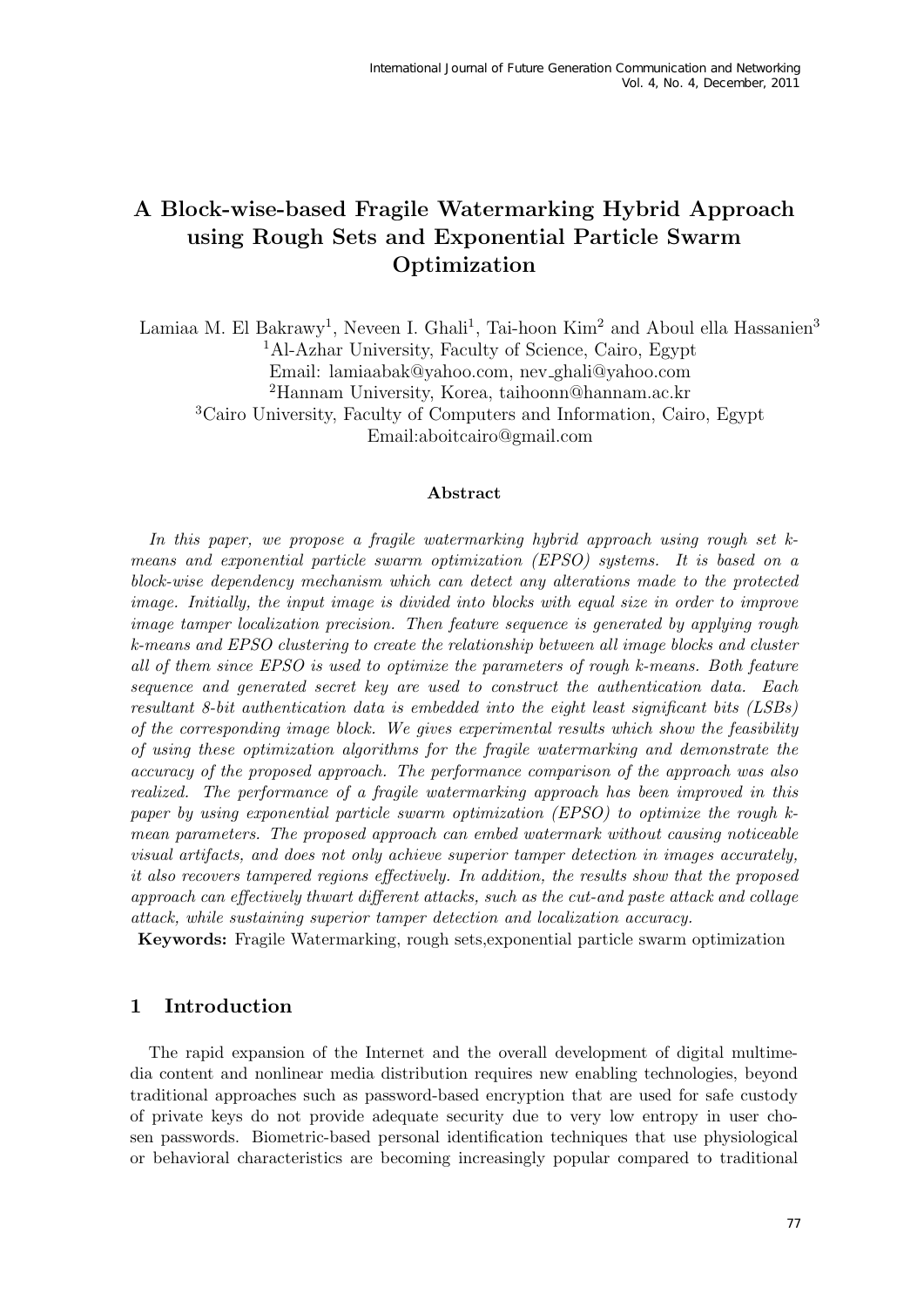token-based or knowledge based techniques such as identification cards (ID), passwords, etc. One of the main reasons for this popularity is the ability of the biometrics technology to differentiate between an authorized person and an impostor who fraudulently acquires the access privilege of an authorized person data and information hiding technology is a commonly used technique that embeds additional messages into the host signals by modifying their original content. These messages can serve as authentication codes, annotation, or secret data depending on the purpose of the application itself. For instance, if it is a case of copyright protection, a robust digital watermarking method would be a good choice; in case it is the security of secret communication that the users are seeking, and then image steganography (information hiding) should be taken into consideration. The basic idea in digital watermarking is to embed a watermark signal into the host data for the purpose of copyright protection, access control, broadcast monitoring, fingerprinting, broadcast monitoring, image authentication, etc. [10, 16].

A watermark can be a tag, label, digital signal or biometric human print such as iris, signature, etc. A host may be multimedia object such as an image, audio or video. Digital watermarking allows the user to add a layer of protection to the images by identifying copyright ownership and delivering a tracking capability that monitors and reports where the user's images are being used. Copyright protection of owner is becoming more elusive as computer networks such as the global Internet are increasingly used to deliver electronic documents. Document distribution by network offers the promise of reaching vast numbers of recipients. It also allows information to be tailored and preprocessed to meet the needs of each recipient. However, these same distribution networks represent an enormous business threat to information providers-the unauthorized redistribution of copyrighted materials. Adding a unique marking to a document can serve many purposes.

As watermark-based image authentication schemes are efficient and attractive, some types of watermarks such as logos, labels, trademark, or random sequence, representing the author's ownership, are embedded into the desired digital image. Generally, a registration to the authentication center is necessary, which helps to solve ownership disputes by identifying the owner of the disputed media. If necessary, the embedded watermark in the digital image can be used to verify ownership  $[1, 2, 4]$ .

The authentication digital watermark-based approaches can be classified as either fragile watermarking or semi-fragile watermarking. A fragile watermarking can detect any possible modification of the pixel values. On the other hand, semi-fragile watermarking can distinguish content-preserving operations from malicious manipulations [3, 11, 14]. Various approaches for fragile watermarking [15, 16] and semi-fragile watermarking [17, 18] have been proposed. Since tamper detection and localization are well defined in fragile watermarking approaches, the work presented in this paper concentrates on the latter.

In this paper, a novel block-based fragile watermarking approach for image authentication is proposed. To effectively break block-wise independency, the proposed approach first applies hybrid rough k-means and exponential particle swarm optimization (EPSO) to create the relationship between all image blocks and cluster all of them. The EPSO has a great impact on global and local exploration it is supposed to bring out the search behaviour quickly and intelligently as it avoid the particles from stagnation of local optima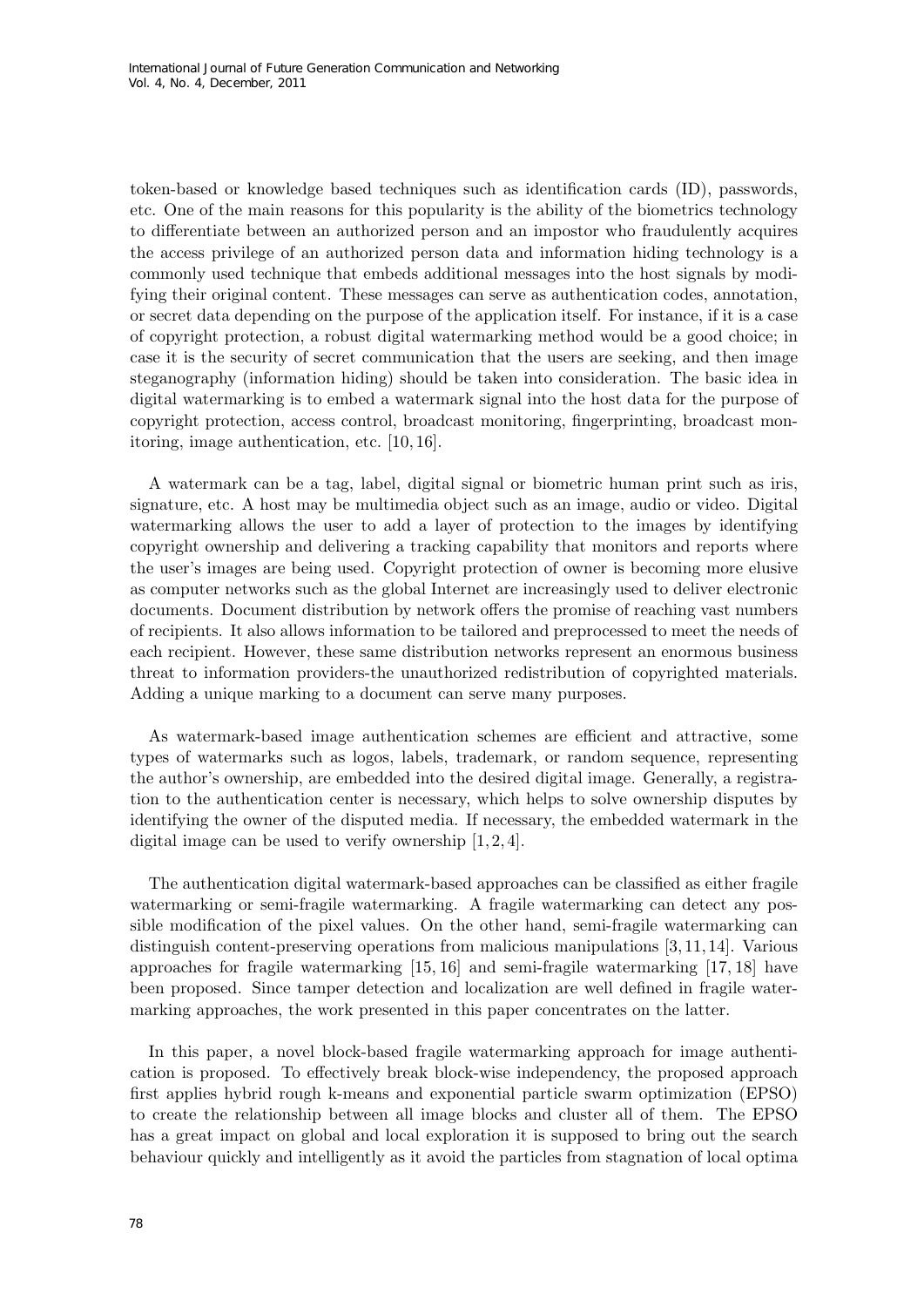by varying inertia weight exponentially, so that the movement of the particles will be faster and distant from each other. The EPSO is used to find optimal parameters of the rough k-means. Both feature sequence and generated secret key are used to construct the authentication data. Each resultant 8-bit authentication data is embedded into the eight least significant bits (LSBs) of the corresponding image block. Experimental results show that the proposed approach can embed watermark without causing noticeable visual artifacts, and does not only achieve superior tamper detection in images accurately, it also recovers tampered regions effectively. In addition, the results show that the proposed approach can effectively thwart different attacks, such as the cut-and paste attack and collage attack, while sustaining superior tamper detection and localization accuracy.

The remainder of this paper is ordered as follows. Brief introduction of rough sets and particle swarm optimization algorithms are introduced in Section (2). Some improvement of the rough k-means and particle swarm optimization are discussed in Section (3). The details of the proposed fragile watermarking approach using hybrid rough k-means and exponential particle swarm optimization is presented in Section (4). Section (5) shows the experimental results. Conclusions are discussed in Section (6).

# 2 Preliminaries: Rough Sets and Particle Swarm Optimization

Due to space limitations we provide only a brief explanation of the basic framework of rough set theory and particle swarm optimization, along with some of the key definitions. A more comprehensive review can be found in sources such as [6–8, 20, 21].

### 2.1 Rough sets

Pawlak proposed rough set theory, which deals with the uncertainty of data. The theory is a new intelligent mathematical tool. It is based on the concept of approximation spaces and models of the sets and concepts [6–9]. The main advantage of rough set theory is that it does not need any preliminary or additional information about data: like probability in statistics or basic probability assignment in Dempster − Shafer theory, a grade of membership or the value of possibility in fuzzy set theory [12, 13] Also rough set theory is very useful, especially in handling imprecise data and extracting relevant patterns from crude data for proper utilization of knowledge [16].

Let  $\mathcal{O}, \mathcal{F}$  denote a set of sample objects and a set of functions representing object features, respectively. Assume that  $B \subseteq \mathcal{F}, x \in \mathcal{O}$ . Further, let  $[x]_B$  denote:  $[x]_B = \{y : x \sim_B y\}.$ Rough sets theory defines three regions based on the equivalent classes induced by the feature values: lower approximation BX, upper approximation  $\overline{BX}$  and boundary  $BND_B(X)$ . A lower approximation of a set X contains all equivalence classes  $[x]_B$  that are proper subsets of X, and upper approximation  $\overline{B}X$  contains all equivalence classes  $[x]_B$  that have objects in common with X, while the boundary  $BND_B(X)$  is the set  $\overline{B}X \setminus \underline{B}X$ , *i.e.*, the set of all objects in  $\overline{B}X$  that are not contained in  $\underline{B}X$ .

### 2.2 Particle swarm optimization

The concept of particle swarms, although initially introduced for simulating human social behaviors, has become very popular these days as an efficient search and optimization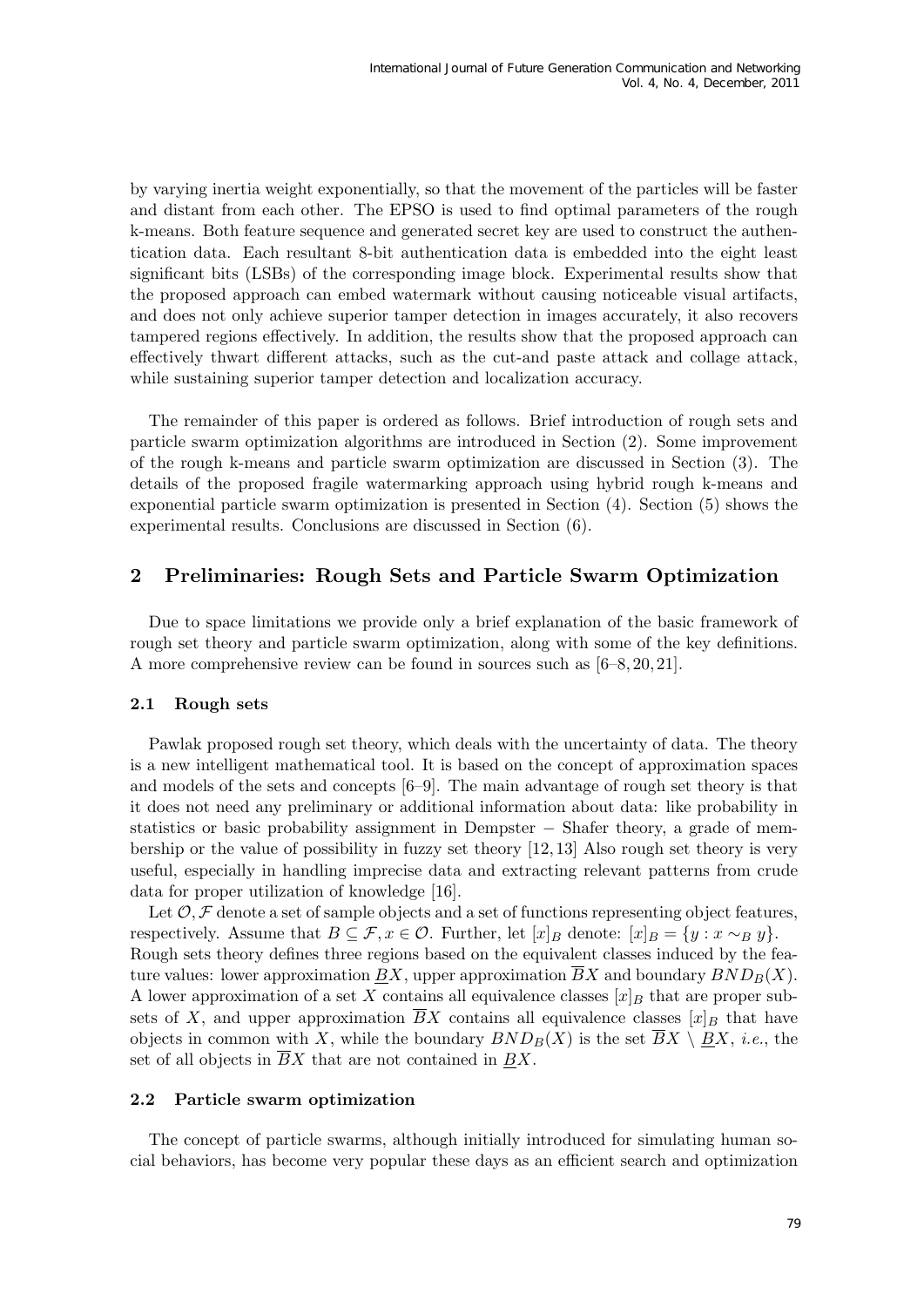technique. Particle swarm optimization [20, 21], does not require any gradient information of the function to be optimized, uses only primitive mathematical operators and is conceptually very simple. PSO has attracted the attention of a lot of researchers resulting into a large number of variants of the basic algorithm as well as many parameter automation strategies. The canonical PSO model consists of a swarm of particles, which are initialized with a population of random candidate solutions. They move iteratively through the d-dimension problem space to search the new solutions, where the fitness,  $f$ , can be calculated as the certain qualities measure. Each particle has a position represented by a position-vector  $\vec{x}_i$  (*i* is the index of the particle), and a velocity represented by a velocityvector  $\vec{v}_i$ . Each particle remembers its own best position so far in a vector  $\vec{x}_i^{\#}$ , and its j-th dimensional value is  $x_{ij}^{\#}$ . The best position-vector among the swarm so far is then stored in a vector  $\vec{x}^*$ , and its j-th dimensional value is  $x_j^*$ . During the iteration time t, the update of the velocity from the previous velocity to the new velocity is determined by Eq. (1). The new position is then determined by the sum of the previous position and the new velocity by Eq.  $(2)$ .

$$
v_{ij}(t+1) = \begin{cases} w v_{ij}(t) + c_1 r_1(x_{ij}^{\#}(t) - x_{ij}(t)) \\ + c_2 r_2(x_j^*(t) - x_{ij}(t)) \end{cases}
$$
(1)

$$
x_{ij}(t+1) = x_{ij}(t) + v_{ij}(t+1).
$$
\n(2)

where  $w$  is called as the inertia factor which governs how much the pervious velocity should be retained from the previous time step,  $r_1$  and  $r_2$  are the random numbers, which are used to maintain the diversity of the population, and are uniformly distributed in the interval [0,1] for the j-th dimension of the i-th particle.  $c_1$  is a positive constant, called as coefficient of the self-recognition component,  $c_2$  is a positive constant, called as coefficient of the social component. From Eq. (1), a particle decides where to move next, considering its own experience, which is the memory of its best past position, and the experience of its most successful particle in the swarm. In the particle swarm model, the particle searches the solutions in the problem space with a range  $[-s, s]$  (if the range is not symmetrical, it can be translated to the corresponding symmetrical range). In order to guide the particles effectively in the search space, the maximum moving distance during one iteration must be clamped in between the maximum velocity  $[-v_{max}, v_{max}]$  given in Eq.(3):

$$
v_{ij} = sign(v_{ij})min(|v_{ij}|, v_{max}).
$$
\n(3)

The value of  $v_{max}$  is  $p \times s$ , with  $0.1 \leq p \leq 1.0$  and is usually chosen to be s, i.e.  $p = 1$ . The end criteria are usually one of the following: maximum number of iterations, number of iterations without improvement, or minimum objective function error

### 3 Some improvement

#### 3.1 Adaptation of K-means to rough set theory

K-means clustering algorithm originates from the means of the k clusters that are created from n objects [7]. Let us assume that the objects are represented by m-dimensional vectors. The objective is to assign these n objects to  $k$  clusters. Each of the clusters is also represented by an m-dimensional vector, which is the centroid or mean vector for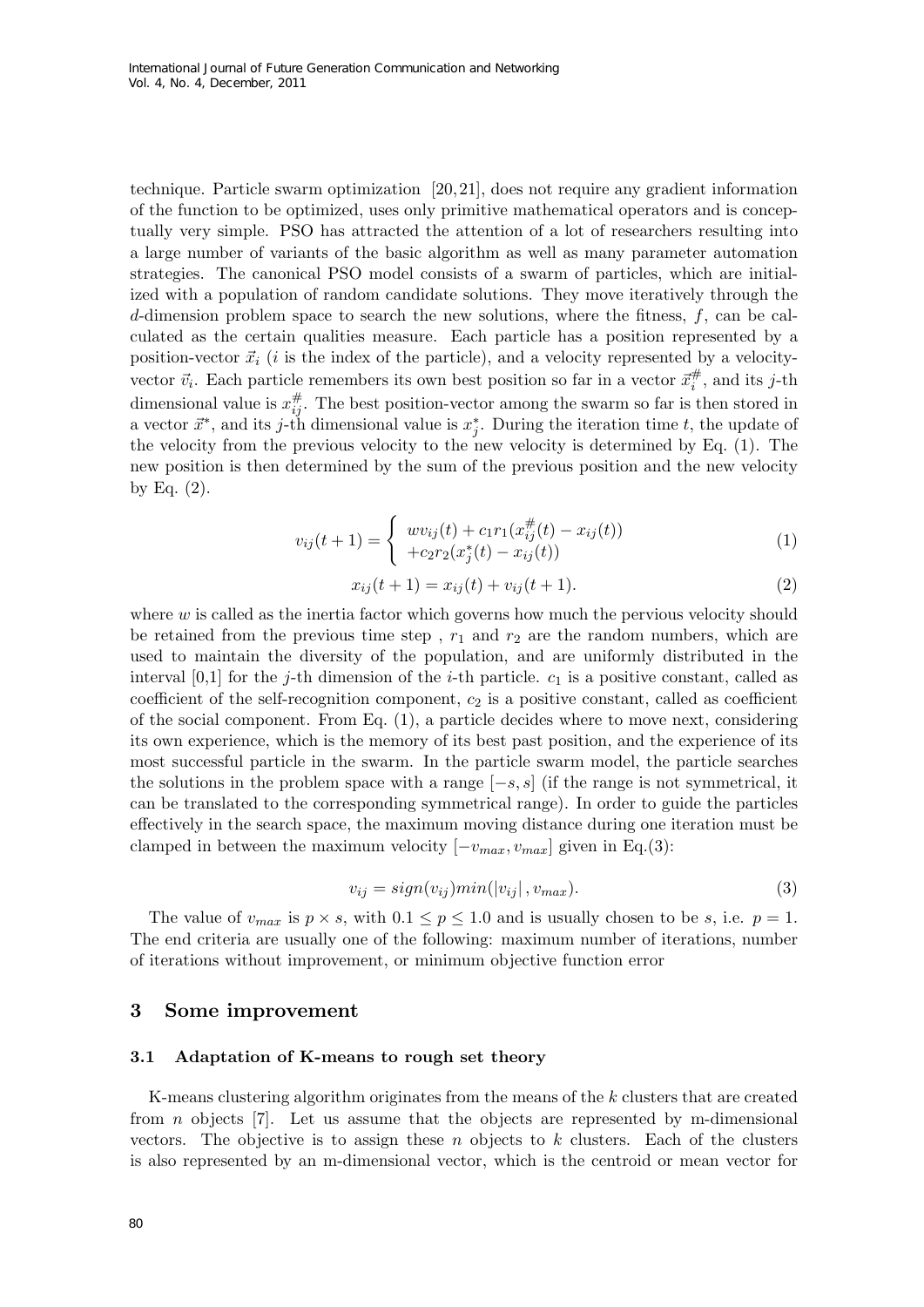that cluster. The process begins by randomly choosing  $k$  objects as the centroids of the  $k$ clusters. The objects are assigned to one of the k clusters based on the minimum value of the distance  $d(v, x)$  between the object vector  $v = (v_1, ..., v_j, ..., v_m)$  and the cluster vector  $x = (x_1, ..., x_j, ..., x_m)$ . After the assignment of all the objects to various clusters, the new centroid vectors of the clusters are calculated as:

$$
x_j = \frac{\sum_{v \in x} v_j}{|x|} \tag{4}
$$

Where  $1 \leq j \leq m$ , |x| is the size of cluster x. Incorporating rough sets into K-means clustering requires the addition of the concept of lower and upper bounds [7,8]. Calculation of the centroids of clusters from conventional K-means needs to be modified to include the effects of lower as well as upper bounds. The modified centroid calculations for rough sets are given in Algorithm(1).

| <b>Algorithm 1</b> The modified centroid calculations for rough sets                                                                                    |
|---------------------------------------------------------------------------------------------------------------------------------------------------------|
| if $BX \neq \emptyset$ and $\overline{B}X - BX = \emptyset$ then                                                                                        |
| Compute $x_j = \frac{\sum_{v \in BX} v_j}{ BX }$                                                                                                        |
| end if                                                                                                                                                  |
| if $\underline{BX} = \emptyset$ and $\overline{BX} - \underline{BX} \neq \emptyset$ then                                                                |
| Compute $x_j = \frac{\sum_{v \in (\overline{B}X - \underline{B}X)} v_j}{ \overline{B}X - \overline{B}X }$                                               |
| else                                                                                                                                                    |
| Compute $x_j = w_{lower} \times \frac{\sum_{v \in BX} v_j}{ BX } + w_{upper} \times \frac{\sum_{v \in (\overline{BX} - BX)} v_j}{ \overline{BX} - BX }$ |
| end if                                                                                                                                                  |

Where  $1 \leq j \leq m$ . The parameters  $w_{lower}$  and  $w_{upper}$  correspond to the relative importance of lower and upper bounds, and  $w_{lower} + w_{upper} = 1$ . If the upper bound of each cluster were equal to its lower bound, the clusters would be conventional clusters. Therefore, the boundary region  $(BX - BX)$  will be empty, and the second term in the equation will be ignored. Thus, the equation on Algorithm  $(1)$  will reduce to conventional centroid calculations.

The next step in the modification of the K-means algorithm for rough sets is to design criteria to determine whether an object belongs to the upper or lower bound of a cluster given as follows:

For each object vector, v, let  $d(v, x_i)$  be the distance between itself and the centroid of cluster  $x_j$ . Let  $d(v, x_i) = min_{1 \leq j \leq K} d(v, x_j)$ . The ratio  $d(v, x_j)/d(v, x_j)$ ,  $1 \leq i, j \leq k$ , are used to determine the membership of v. Let  $T = \{j : d(v, x_i)/d(v, x_j) \leq \text{threshold } \epsilon \text{ and }$  $i \neq j$ .

- 1. If  $T \neq \emptyset$ ,  $v \in \overline{B}X_i$  and  $v \in \overline{B}X_i$ ,  $\forall j \in T$ . Furthermore, v is not part of any lower bound. The above criterion guarantees that property (3) is satisfied.
- 2. Otherwise, if  $T = \emptyset$ ,  $v \in \underline{B}X_i$ . In addition, by property  $(2)$ ,  $v \in BX_i$ . It should be emphasized that the approximation space  $A$  is not defined based on any predefined relation on the set of objects. The upper and lower bounds are constructed based on the criteria described above.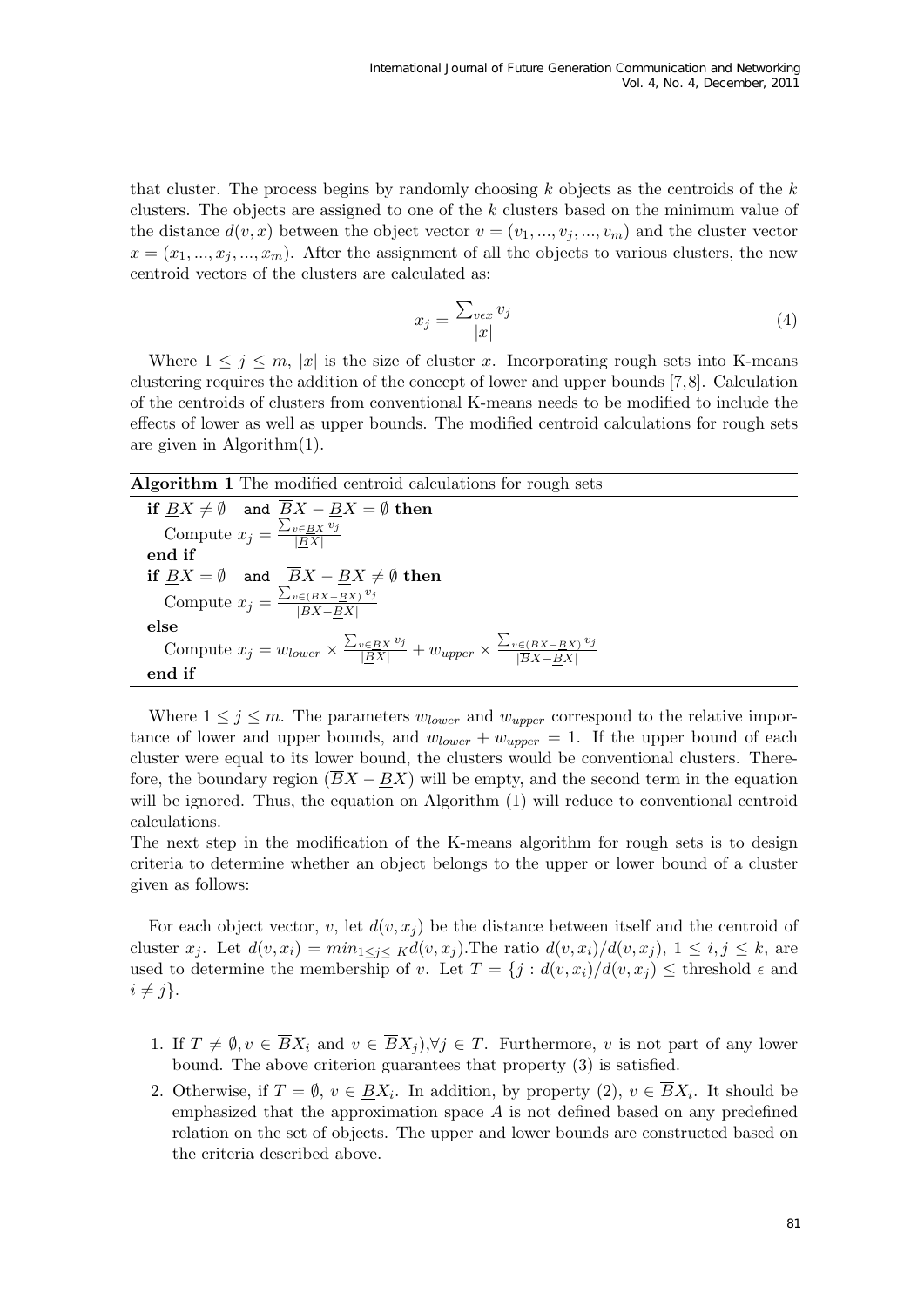#### 3.2 Exponential particle swarm optimization

An improvement to original PSO is constituted by the fact that  $w$  is not kept constant during execution. It is starting from a maximal value and then linearly decremented as the number of iterations increases down to a minimal value [22, 23]. In this paper we initially set the maximal number to 0.9 and decreasing to 0.4 over the first 1500 iterations. In case if the iterations are above 1500, and remaining 0.4 over the remainder of the run according to  $\text{Eq.}(5)$ :

$$
w = (w - 0.4)\frac{M - I}{M} + 0.4\tag{5}
$$

M and I represents the maximum number of iterations and the number of iterations, respectively.

### 4 A Block wise-based fragile watermarking approach

In this section, we explain the proposed fragile watermarking approach. The system contains three phases: (1) Rough k-means and exponential particle swarm algorithm, (2) watermark embedding procedure, and (3) tamper detection procedure. These three phases are described in detail in the following section along with the steps involved and the characteristics feature for each phase.

#### 4.1 Rough K-means and exponential particle swarm algorithm

The k-means algorithm is a simple and efficient clustering algorithm [19]. In spite of its simplicity, the K-means algorithm can be trapped into local optimal error (i.e., it finds local optimal solution, instead of finding the global optimal solution). To overcome this problem, the rough set theory and particle swarm optimization are proposed to enhance the performance of the k-means algorithm.

Moreover, rough k-means has two parameters that need to be determined, lower approximation and threshold value. Manual adjustment through testing is not practical for image authentication in general. Hence, the particle swarm optimization is proposed to alleviate the limitation by automatically searching and modifying the parameters during the image authentication process. The algorithm that combines rough k-means and EPSO algorithm is as follows:

#### 4.2 Watermark embedding procedure

Let us consider, I is the host image of size  $M \times M$ , where M is assumed to be an even number. The original image is divided into non-overlapping  $2 \times 2$  blocks  $B_j (1 \leq j \leq \frac{M}{2} \times \frac{M}{2})$  $\frac{M}{2}$ which are arranged by the order from left to right and then top to bottom.

To generate the watermark, the two LSBs of all the pixels within each block of the host image are first set to zero. Each block  $B_j$  can be regarded as a 4-dimensional vector,  $B_j =$  $(B_{j1}, B_{j2}, B_{j3}, B_{j4})$ . Then rough k-means and EPSO algorithm is applied to classify all the blocks into k clusters. After performing the rough k-means and EPSO algorithm, for each block,  $B_i$ , let  $d(B_i, x_c)$  be the distance between itself and the centroid of cluster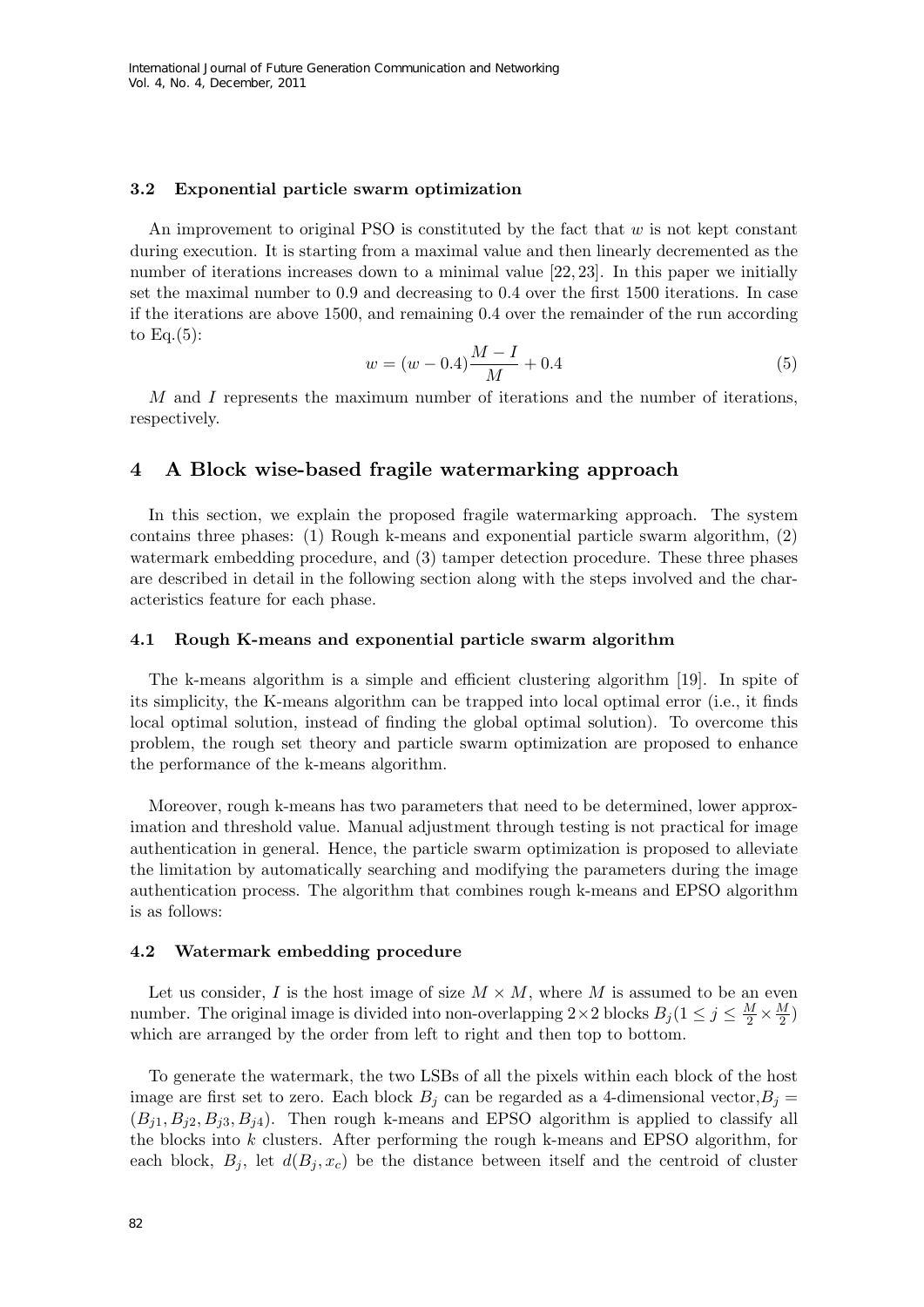#### Algorithm 2 Rough K-means and EPSO

- 1: Initialize the cluster mean of each cluster  $x_i$ .
- 2: Initialize a number of particles where each of the particles are randomly assigned with lower approximation variable and threshold.
- 3: Classify each particle in the particles to either lower or upper approximation of each cluster. Find the minimum pair of distance to all clusters,
- 4: If the difference of the distance is less than threshold, then the pixel belongs to upper approximation of both clusters  $x_i$  and  $x_j$
- 5: Otherwise, the particle belongs to lower approximation of cluster  $x_i$
- 6: Calculate the Davies-Bouldin Index (DB Index) of each particle. Each particle saves DB Index obtained from the iterations and compares them with the other particles. Find the global best index and tune the lower approximation and thresholds of each particle according to the following guidelines.
- 7: If personal best DB Index = global best DB Index, then adjust threshold lower to include only the particle that are definitely in lower approximation.
- 8: If personal best DB Index  $>$  global best DB Index, then adjust the lower approximation variable and threshold of the particle toward the values of particles with global best DB index.
- 9: Calculate the new mean for each cluster  $x_i$
- 10: Repeat steps 3 to 9 until all particles converge.

 $x_c, 1 \leq c \leq k$ . Let  $d(B_j, x_i) = min_{1 \leq c \leq k} d(B_j, x_c), d(B_j, x_m) = max_{1 \leq c \leq k} d(B_j, x_c), 1 \leq k$  $i, m \leq k$ . Then, we compute feature sequence  $F = \{f_1, f_2, \ldots, f_{\frac{M}{2} \times \frac{M}{2}}\}$  by using the following equation.

$$
f_j = \frac{d(B_j, x_i)}{d(B_j, x_m) - d(B_j, x_i)}
$$
(6)

When  $f_j < 0.1$  then  $f_j = 0$  other wise  $f_j = 1$ , assume that  $R = \{r_1, r_2, ..., r_{\frac{M}{2} \times \frac{M}{2}}\}$  is a random sequence created by using a pseudorandom number generator (PRNG) seeded with a secret key SK, where  $r_j \in [0, 255]$ . For each block  $B_j$ , its corresponding authentication data  $a_j$  is constructed by the following Equation:

$$
a_j = f_j \bigoplus r_j \tag{7}
$$

where,  $\bigoplus$  denotes the XOR operation. Each resultant 8-bit authentication data is embedded into the 8 LSBs of the corresponding image block, and the watermarked image  $I'$ is thus obtained. Finally, the set of cluster centers  $x$  acquired after performing the RKM clustering on image I, and the secret key SK should be kept securely by the image owner for further tamper detection.

#### 4.3 Tamper detection phase

The possibly distorted image  $I''$ , as in the authentication data embedding procedure, is first divided into non-overlapping  $2 \times 2$  blocks  $B''_j(1 \leq j \leq \frac{M}{2} \times \frac{M}{2})$  $\frac{M}{2}$ ). By verifying the watermark embedded in each image block, we can determine whether an image block has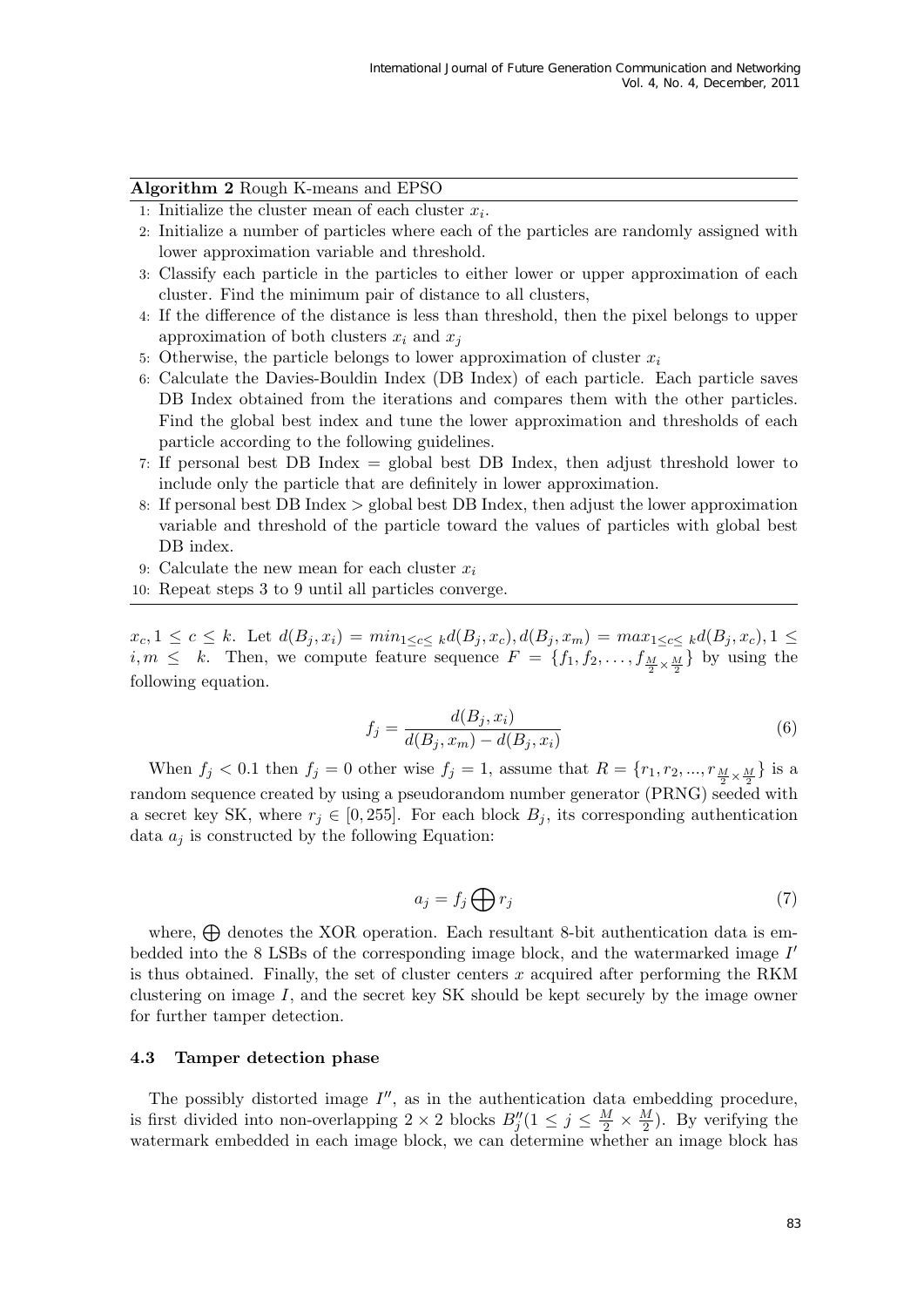been tampered with.

To perform tamper detection, the embedded watermark sequence,  $A = \{a_1, a_2, \ldots, a_{\frac{M}{2} \times \frac{M}{2}}\}$ is extracted from all the blocks of image  $I''$ , and then the two LSBs of all the pixels within each block are set to zero. Employing the set of cluster centers  $x$  kept by the image owner, to all blocks a feature sequence  $F'' = \{f''_1, f''_2, \ldots, f''_{\frac{M}{2} \times \frac{M}{2}}\}$  can be derived by

$$
f''_j = \frac{d(B''_j, x_i)}{d(B''_j, x_m) - d(B''_j, x_i)}
$$
(8)

When  $f''_j < 0$  then  $f''_j = 0$  otherwise  $f''_j = 1$ . Let  $R = \{r_1, r_2, \ldots, r_{\frac{M}{2} \times \frac{M}{2}}\}$  be a random sequence created by using the PRNG seeded with the secret key SK kept by the image owner, where  $r_j \in [0, 255]$ . The authentication data sequence  $A'' = \{a''_1, a''_2, \ldots, a''_{\frac{M}{2} \times \frac{M}{2}}\}$ corresponds to image I'' can be computed by applying  $f''$  and R to Eq.(7). Finally, the legitimacy of each block  $B''_j$  can be recognized by comparing  $a''_j$  with  $a_j$ . If they are the same,  $B''_j$  is a legitimate block; otherwise,  $B''_j$  is regarded as a tampered block.

### 5 Experimental results and analysis

Various experiments are carried out in this section to demonstrate the validity of the proposed fragile watermarking approach. In this implementation we set  $k = 3$ , and  $w_{lower}$ and threshold are evolved on the run by employing a EPSO algorithm. We find that the performance of the algorithm is dependent on the choice of parameters especially in decreasing the time of implementation.

For quantitative evaluation, peak signal-to-noise ratio (PSNR) was used to measure the image quality of the watermarked image  $I'$  in comparison with the original image  $I$ . Also, the true positive (TP) and false positive (FP) rates were used to measure the accuracy of tamper detection and localization, where the TP rate is the proportion of actual tampered pixels that were correctly reported as tampered pixels and the FP rate is the proportion of actual non-tampered pixels that were erroneously reported as tampered pixels.

#### 5.1 Performance evaluation

#### 5.1.1 Performance under cut-and-paste attack

In this experiment, to simulate the cut-and-paste attack, the content of a watermarked image was modified by cutting regions from the same or another watermarked image and pasting them together to form a new image. We used 8-bit grayscale images, Pool image of size  $256 \times 256$ . It was used to simulate the cut-and-paste attack. Figure (2a) shows the original image and their corresponding watermarked image are shown in Figure (2b). From the figure (2) we observe that the watermarked Pool image was tampered by copying one black ball and one white ball from the watermarked image and pasting them into the same image.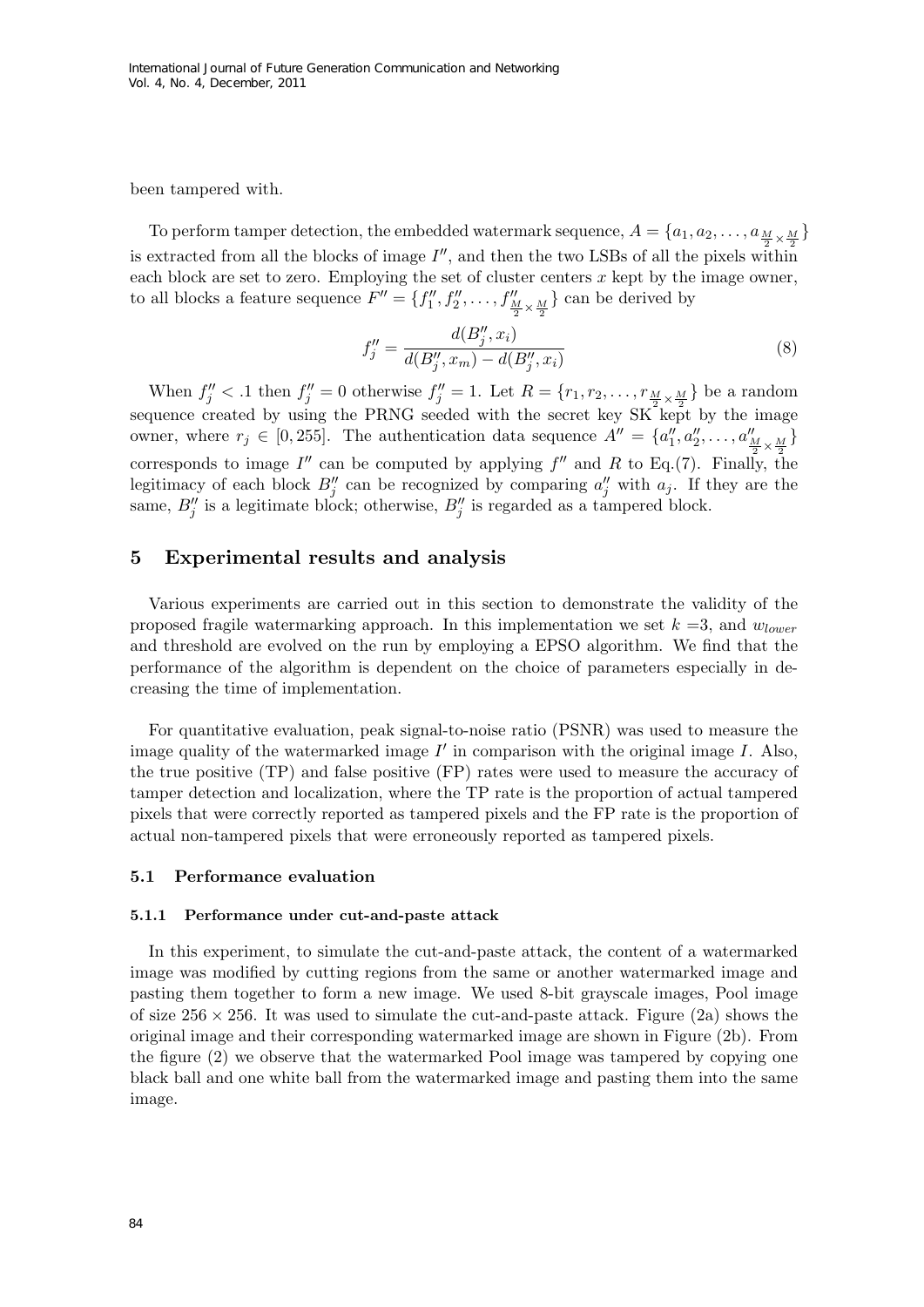

Fig. 2 (a) Original pool image; (b) watermarked pool image; (c) tampered pool image; (d) ground truth image; (e) tamper detection result.

#### 5.1.2 Performance under collage attack

To evaluate the performance under collage attack, a counterfeit image is formed by combining the portions of multiple watermarked images, while preserving their relative spatial location within the target image. Sofa and Doll images given in Figs. 3a, 3b respectively are used to evaluate the performance under the collage attack. The size of both images are  $320 \times 240$  pixels. Figs. 3c and 3d show the corresponding watermarked images. The collage image, as shown in Fig. 3e, was created by copying the three dolls from Fig. 3d and pasting them in Fig. 3c. The ground truth of tampered regions and the tamper detection result are shown in Figs. 3f, 3g respectively.



Fig. 3. (a) Original sofa image; (b) original doll image; (c) watermarked sofa image; (d) watermarked doll image; (e) tampered sofa image; (f) ground truth image; (g) tamper detection result.

### 5.2 Performance comparisons and analysis

Table (1) shows the comparison results of image quality, the value of PSNR of watermarked images in the proposed method is greater than the value of PSNR of watermarked images in Chen and Wang's [3] approach and is the same value of El-Bakrawy et al.'s [5] approach. It means that the watermarked image of our proposed method have better image quality. Table (2) shows that the proposed algorithm needs little time to make fragile watermarking approach with a block-wise dependency mechanism compared with El-Bakrawy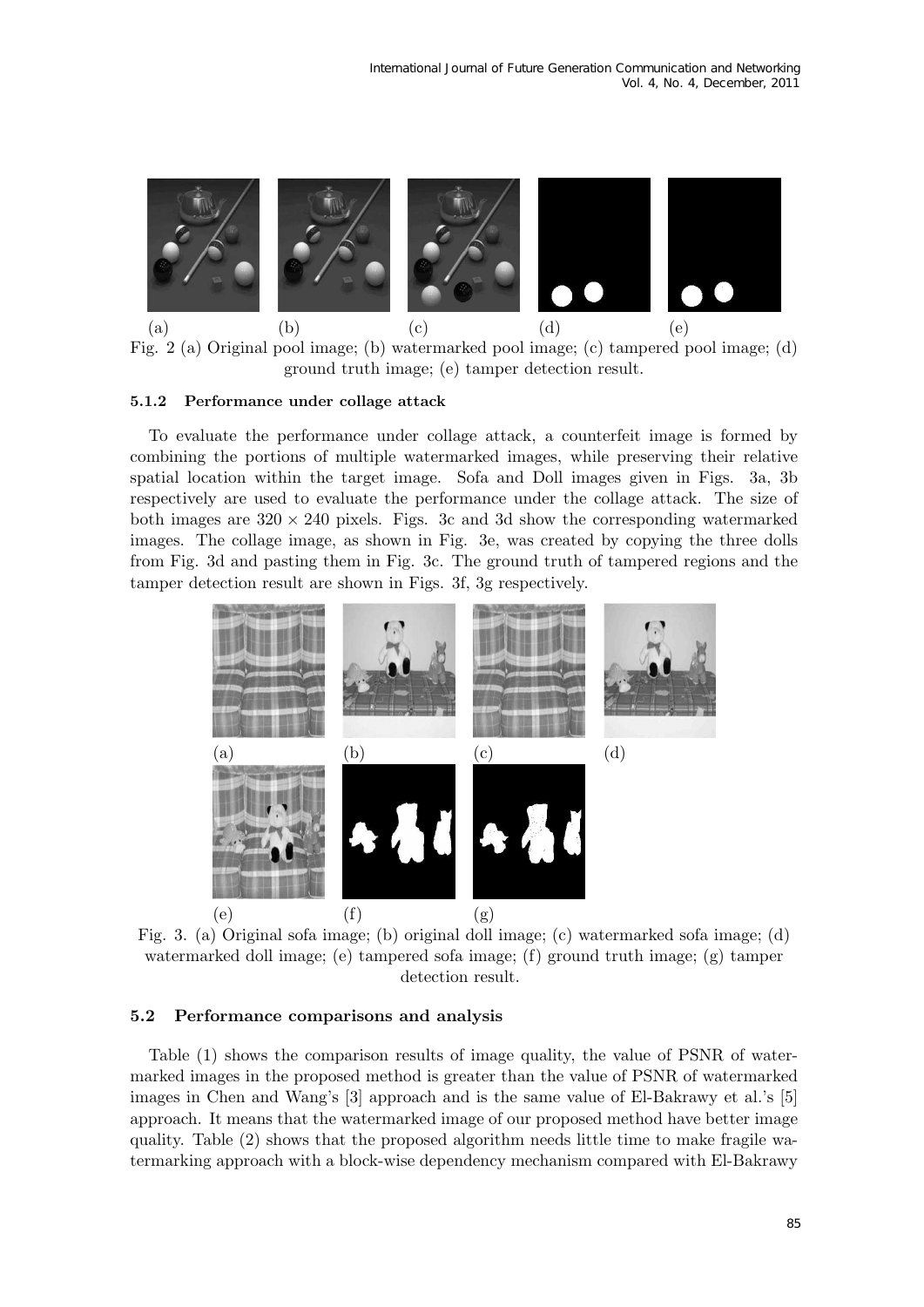| Image | El Bakrawy et al's   Chen and |                 | Proposed |
|-------|-------------------------------|-----------------|----------|
|       | approach                      | Wang's approach | approach |
| Pool  | 46.53                         | 44.48           | 46.53    |
| Sofa  | 45.99                         | 44.14           | 45.99    |
| Doll  | 46.03                         | 44.20           | 46.03    |

**Table 1. Comparison results of PSNR of watermarked images.**

| Image |       | Rough k_mean   Rough k_mean   Rough k_mean |          |
|-------|-------|--------------------------------------------|----------|
|       |       | and PSO                                    | and EPSO |
| Pool  | 5.16  | 4.19                                       | 1.9      |
| Sofa  | 38.64 | 15.95                                      | 4.05     |
| Doll  | 3.4   | 6.15                                       | 1.6      |

et al. because in proposed algorithm we used PSO to determine lower approximation and threshold value. Also, we apply EPSO to determine lower approximation and threshold value and compare between them. Results show that applying EPSO makes time lesser than applying only PSO and El-Bakrawy et al.'s approach in all images but applying PSO makes time lesser than [5] in both pool and sofa images.

The comparison results of tamper detection are listed in Table (3). The results demonstrate that the proposed approach outperforms Chen and Wang's approach approaches [3] in both TP and FP rates but has the same values as in [5]. Furthermore, the results show that the proposed approach can completely resist collage attack, as all the blocks which have been modified by collage attack can be correctly identified by our approach.

## 6 Conclusions

In this paper, the proposed fragile watermarking approach is presented. It can detects and locates any modification of the embedded image if it is tampered. Realizing that the basic requirement of thwarting counterfeiting attacks is to break blockwise independency, the proposed approach used rough set k-means and exponential particle swarm optimization (EPSO) systems. It is based on a block-wise dependency mechanism which can detect any alterations made to the protected image. Initially, the input image is divided into blocks with equal size in order to improve image tamper localization precision. Then feature sequence is generated by applying rough k-means and EPSO clustering to create the relationship between all image blocks and cluster all of them since EPSO is used to opti-

| Image | El-Bakrawy et al.   Chen and |                   | Proposed        |  |
|-------|------------------------------|-------------------|-----------------|--|
|       | approach                     | Wang's approach   | approach        |  |
|       | $TP(\%) FP(\%)$              | $TP (\%) FP (\%)$ | $TP(\%) FP(\%)$ |  |
| Pool  | 99.72<br>0.004               | 99.71<br>0.32     | 99.72<br>0.004  |  |
| Sofa  | 98.77<br>0.11                | 99.30<br>0.81     | 98.77<br>0.11   |  |

**Table 3. Comparison results of tamper detection.**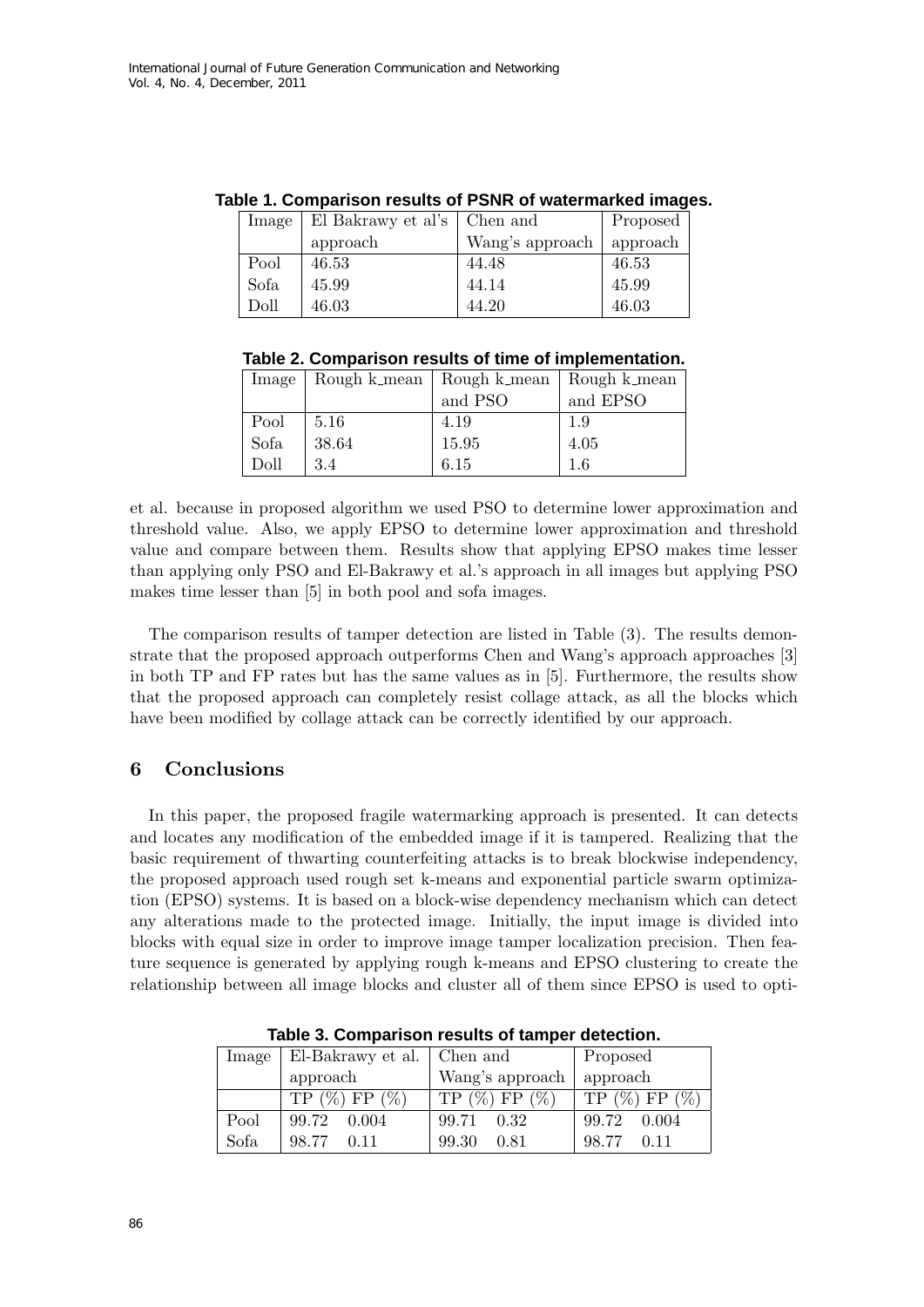mize the parameters of rough k-means. Both feature sequence and generated secret key are used to construct the authentication data. Each resultant 8-bit authentication data is embedded into the eight least significant bits (LSBs) of the corresponding image block. We gives experimental results which show the feasibility of using these optimization algorithms for the fragile watermarking and demonstrate the accuracy of the proposed approach. The performance comparison of the approach was also realized. The performance of a fragile watermarking approach has been improved in this paper by using exponential particle swarm optimization (EPSO) to optimize the rough k-mean parameters. The proposed approach can embed watermark without causing noticeable visual artifacts, and does not only achieve superior tamper detection in images accurately, it also recovers tampered regions effectively. In addition, the results show that the proposed approach can effectively thwart different attacks, such as the cut-and paste attack and collage attack, while sustaining superior tamper detection and localization accuracy.

# References

- [1] Chang C., Chen K., Lee C., and Liu L., A secure fragile watermarking approach based on chaos-and-hamming code. The Journal of Systems and Software, vol.2, pp. 1-9, 2011.
- [2] Chan C.S., and Chang C.C., An efficient image authentication method based on Hamming code. Pattern Recognition, vol. 40, pp. 681-690, 2007.
- [3] Chen W.C., and Wang M.S., A fuzzy c-means clustering-based fragile watermarking approach for image authentication. Expert Systems with Applications, vol. 36, pp. 1300-1307, 2009.
- [4] Rawat S., and Raman B., A chaotic system based fragile watermarking approach for image tamper detection. International Journal of Electronics and Communications (AE), vol. 16, pp. 1-8, 2011.
- [5] El Bakrawy L., Ghali N., Hassanei, A., Kim T., A Rough K-means Fragile Watermarking Approach for Image Authentication. Proceedings of the Federated Conference on Computer Science and Information Systems, pp. 19-23, 2011.
- [6] Hassanien A, Abraham A., Peters J.F., and Kacprzyk J., Rough sets in medical imaging: foundations and trends. Computational Intelligence in Medical Imaging: Techniques and Applications, G. Schaefer et al. (Eds.), CRC Press, USA, ISBN 978- 1-4200-6059-1, Chapter 3, pp. 47-87, 2008.
- [7] Lingras P., Applications of rough set based K-means. Kohonen SOM, GA clustering. Transactions on Rough Sets, Lecture Notes in Computer Science, vol. 2, pp. 120-139, 2007.
- [8] Lingras P., Interval set clustering of web users with rough K-Means. Journal of Intelligent Information Systems, vol. 23, pp. 5-16, 2004
- [9] Pawlak Z., On Rough Sets, Bulletin of the European Association for Theoretical Computer Science. no.24, pp. 94-109, 1984.
- [10] Aboul Ella Hassanien: A Copyright Protection using Watermarking Algorithm. Informatica, Lith. Acad. Sci. 17(2), pp.187-198, 2006.
- [11] Lin C., and Chang S., A robust image authentication method surviving JPEG lossy